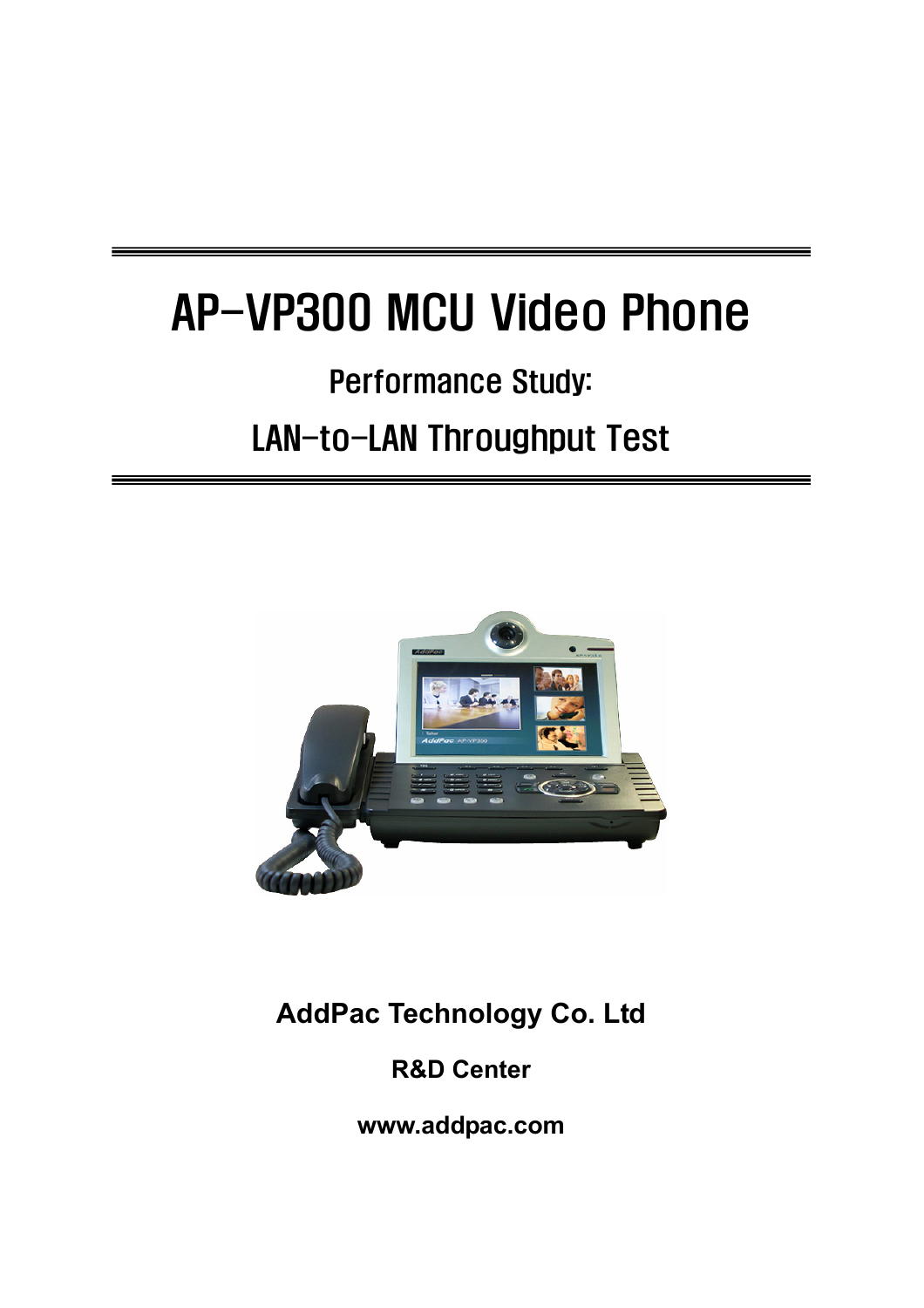## Hardware Specification

| НW                        |                                | <b>Specification</b>                          |
|---------------------------|--------------------------------|-----------------------------------------------|
| Model                     |                                | AP-VP350 MCU Video Phone                      |
| <b>Product Categories</b> |                                | Video Phone                                   |
| Microprocessor            |                                | RISC Microrprocessor                          |
| Memory                    | System Memory                  | 16MB Flash Memory                             |
|                           | Main Memory                    | 128MB High Speed SDRAM                        |
| Video Interface           | Composite(RCA)                 | 1-Port Video Input and 1-Port Video Output    |
|                           | S-Video                        | 1-Port Video Output                           |
| Audio Interface           | Audio Input                    | 3.5mm Stereo Audio Jack                       |
|                           | Audio Output                   | 3.5mm Stereo Audio Jack                       |
| Voice Interface           | <b>PSTN Port</b>               | 1-Port(FXO), RJ-11 Connector                  |
| Ethernet Interface        | Ethernet Port for WAN          | 1-Port 10/100M Fast Ethernet, RJ-45 Connector |
|                           | Ethernet Port for LAN          | 1-Port 10/100M Fast Ethernet, RJ-45 Connector |
| Console Interface         | RS-232C Serial Port            | 1-Port, RJ-45 Connector                       |
| Power Supply              | AC Power Input                 | External AC110~220V Power Supply (Adaptor)    |
| Dimension                 | $W \times D \times H$ , Weight | 283 x 220 x 210(mm), 1.5Kg                    |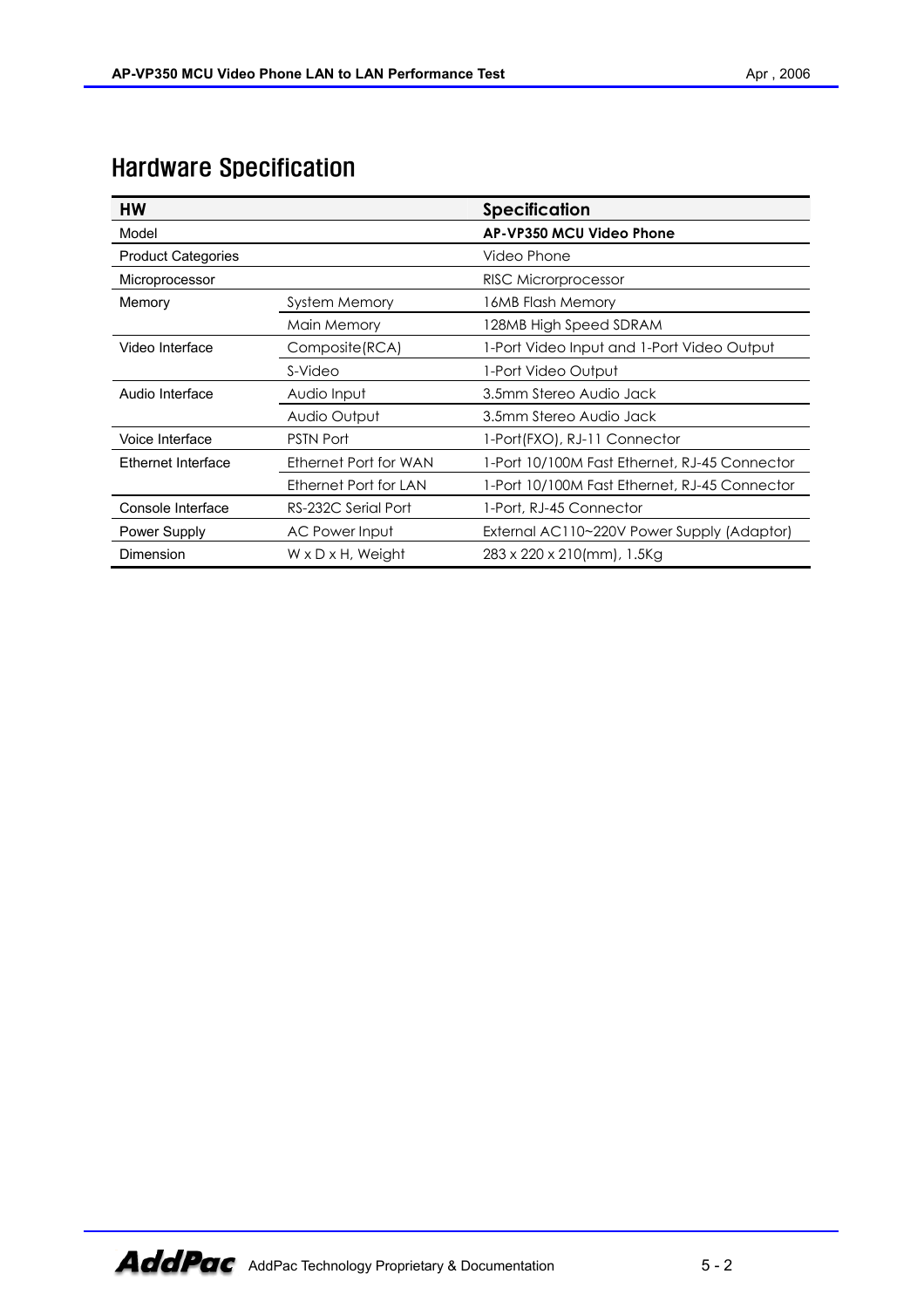### Test Network Diagram



### Test Environment

- Test Measuring Equipment: SmartBits 6000
- Test Procedures: Throughput Test with SmartBits Application v3.00
- Throughput Test Length : 60 seconds
- Test Mode: Bi-directional, Uni-directional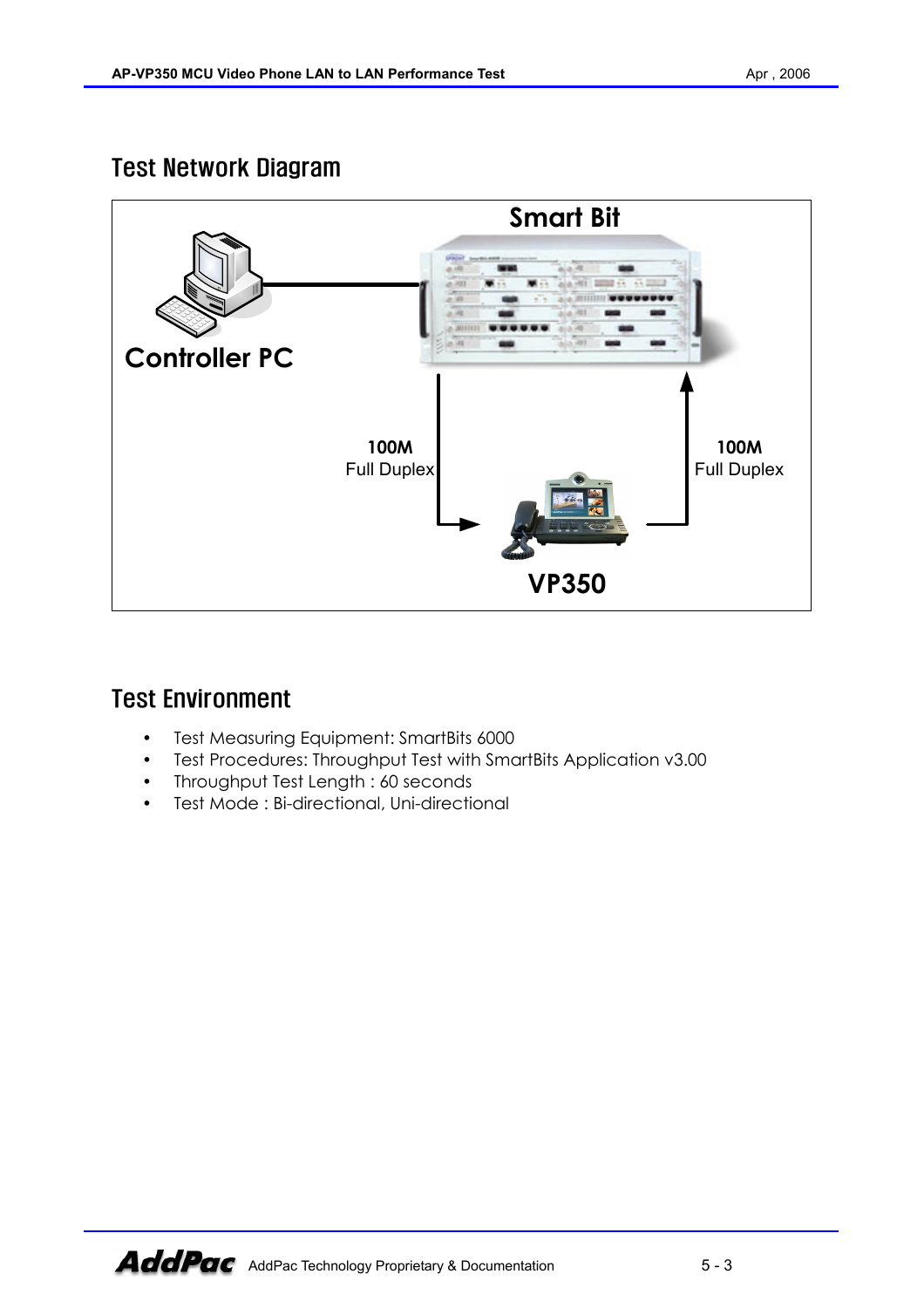| <b>Frame Size</b> | <b>Passed Rate</b> | $LAND \rightarrow LAN1$ | $LAN1 \rightarrow LAN0$ | Total     |
|-------------------|--------------------|-------------------------|-------------------------|-----------|
| (Bytes)           | (%)                | (pks/sec)               | (pks/sec)               | (pks/sec) |
| 256               | 18.25              | 8267                    | 8267                    | 16534     |
| 512               | 35.01              | 8226                    | 8226                    | 16452     |
| 1024              | 66.02              | 7904                    | 7904                    | 15808     |
| 1500              | 95.03              | 7815                    | 7815                    | 15630     |

|  |  | Test Result A: Bi-directional |
|--|--|-------------------------------|
|--|--|-------------------------------|